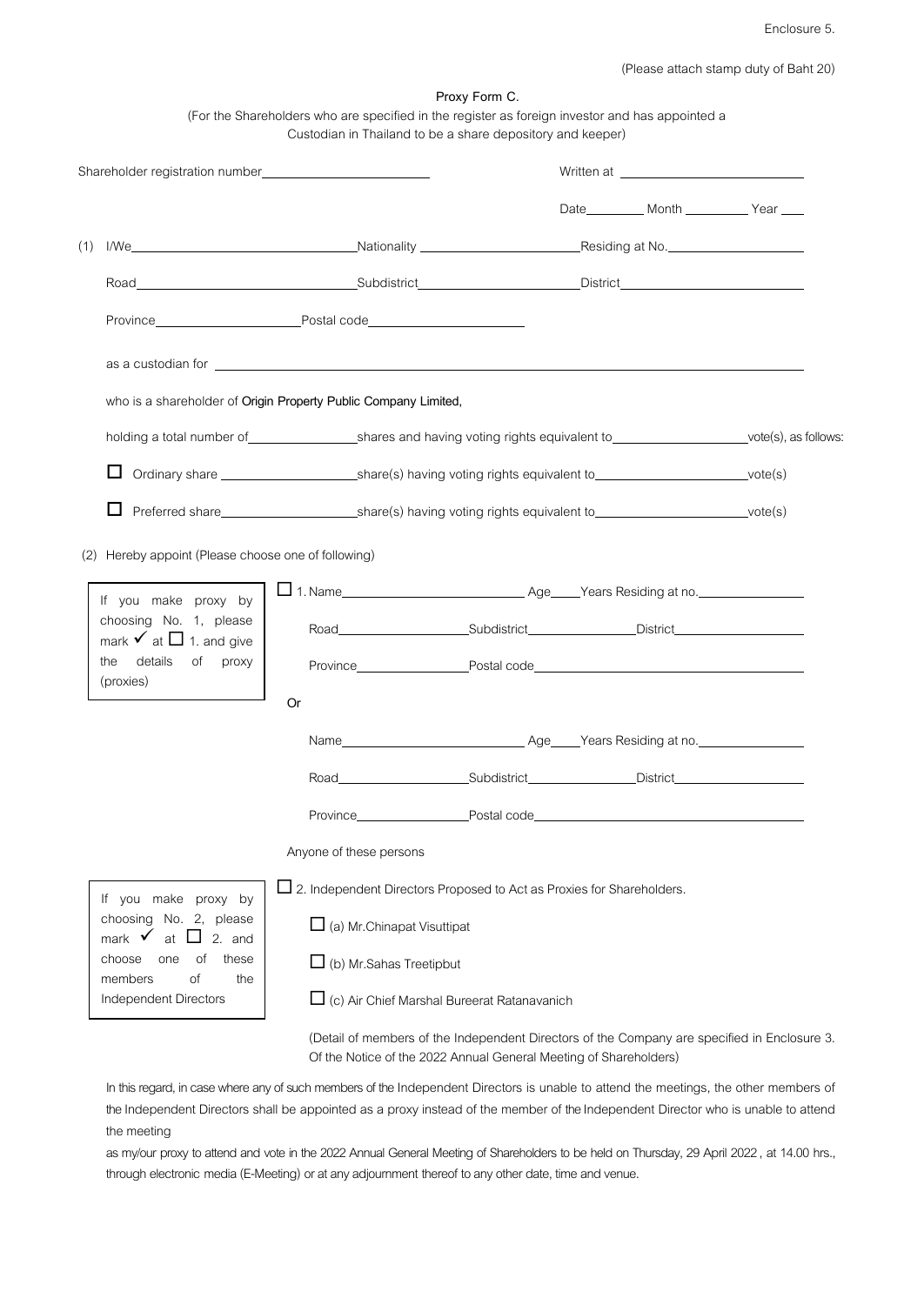| (3) I/ We hereby authorize the proxy to vote on my behalf at this meeting as follows: |  |  |
|---------------------------------------------------------------------------------------|--|--|
|                                                                                       |  |  |

|               |                                                               | The proxy holder is authorized for all shares held and entitled to vote.                                                                                                                                 |  |  |  |
|---------------|---------------------------------------------------------------|----------------------------------------------------------------------------------------------------------------------------------------------------------------------------------------------------------|--|--|--|
| ப             | The proxy holder is authorized for certain shares as follows: |                                                                                                                                                                                                          |  |  |  |
|               |                                                               | □ Ordinary share forshares and having voting right for votes                                                                                                                                             |  |  |  |
|               | Preferred share forshares and having voting right for votes   |                                                                                                                                                                                                          |  |  |  |
|               |                                                               |                                                                                                                                                                                                          |  |  |  |
| (4)           |                                                               | In this meeting, I/we hereby grant my/our proxy to vote on my/our behalf as follows:                                                                                                                     |  |  |  |
| Agenda item 1 |                                                               | To consider and acknowledge the 2021 operational results of the Company and the Annual Report of the Board of<br><b>Directors</b>                                                                        |  |  |  |
|               |                                                               | - This agenda item is for acknowledgement and no casting of vote -                                                                                                                                       |  |  |  |
| Agenda item 2 |                                                               | To consider and approve the Statement of Financial Position and Comprehensive Income Statement for the fiscal<br>year ending 31 December 2021 which have been audited by the certified public accountant |  |  |  |
| П             | (a)                                                           | The proxy shall have the right on my/our behalf to consider and approve independently as it deems<br>appropriate.                                                                                        |  |  |  |
| П             | (b)                                                           | The proxy shall have the right to approve in accordance with my/our intention as follows:                                                                                                                |  |  |  |
|               |                                                               | □ Approve_________votes □ Disapprove________votes □ Abstain_______votes                                                                                                                                  |  |  |  |
| Agenda item 3 |                                                               | To consider and approve the appropriation of the annual net profit of 2021 as a legal reserve and the dividend<br>payment from the operational results of 2021                                           |  |  |  |
| □             | (a)                                                           | The proxy shall have the right on my/our behalf to consider and approve independently as it deems<br>appropriate.                                                                                        |  |  |  |
|               | (b)                                                           | The proxy shall have the right to approve in accordance with my/our intention as follows:                                                                                                                |  |  |  |
|               |                                                               | Approve_________votes □ Disapprove_______votes □ Abstain______votes                                                                                                                                      |  |  |  |
| Agenda item 4 |                                                               | To consider and approve the decrease in the registered capital and the amendment to Clause 4 of the Memorandum<br>of Association to be in line with the capital decrease                                 |  |  |  |
| □             | (a)                                                           | The proxy shall have the right on my/our behalf to consider and approve independently as it deems<br>appropriate.                                                                                        |  |  |  |
| LI            | (b)                                                           | The proxy shall have the right to approve in accordance with my/our intention as follows:                                                                                                                |  |  |  |
|               |                                                               | Disapprove<br>Approve<br>$\Box$<br>Abstain<br>Ц.<br>ப                                                                                                                                                    |  |  |  |
| Agenda item 5 |                                                               | To consider and approve the re-election of the directors who are due to retire by rotation                                                                                                               |  |  |  |
| $\Box$        | (a)                                                           | The proxy shall have the right on my/our behalf to consider and approve independently as it deems<br>appropriate.                                                                                        |  |  |  |
| □             | (b)                                                           | The proxy shall have the right to approve in accordance with my/our intention as follows:                                                                                                                |  |  |  |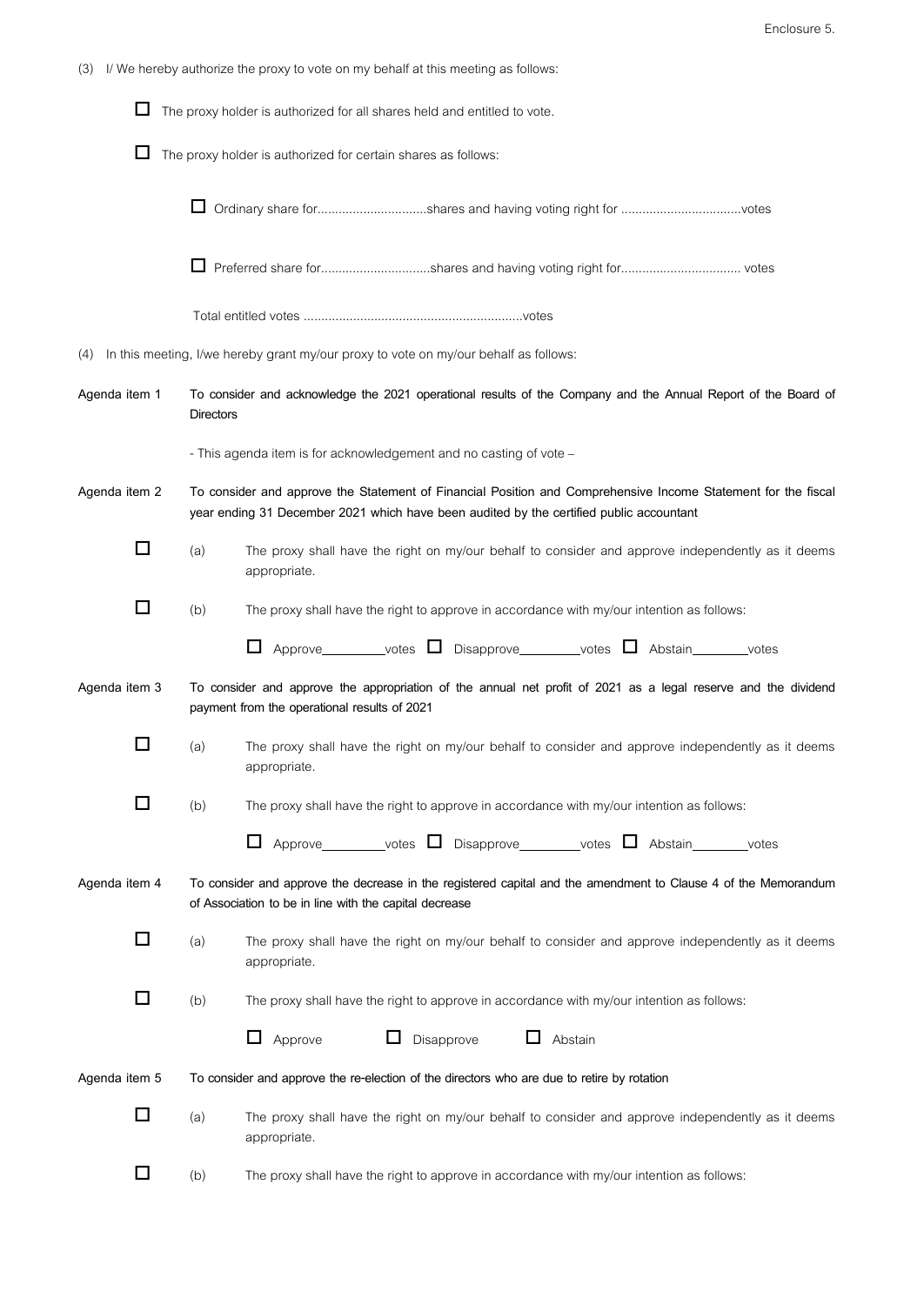|               |   | □   | Election of entire nominated directors                                                                               |
|---------------|---|-----|----------------------------------------------------------------------------------------------------------------------|
|               |   |     | $\Box$<br>Approve_________votes □ Disapprove________votes □ Abstain_______votes                                      |
|               |   | □   | Election of the individual nominated directors                                                                       |
|               |   |     | Mr.Lucksananoi Punkrasamee<br>1.                                                                                     |
|               |   |     | ⊔<br>Approve<br>Disapprove<br>Abstain                                                                                |
|               |   |     | Mr.Sahas Treetipbut<br>2.                                                                                            |
|               |   |     | $\Box$<br>$\Box$<br>⊔<br>Abstain<br>Approve<br>Disapprove                                                            |
|               |   |     | Air Chief Marshal Bureerat Ratanavanich<br>3.                                                                        |
|               |   |     | ப<br>Approve<br>Disapprove<br>Abstain                                                                                |
| Agenda item 6 |   |     | To consider and approve the directors' remuneration for the year 2022                                                |
|               | □ | (a) | The proxy shall have the right on my/our behalf to consider and approve independently as it deems<br>appropriate.    |
|               | □ | (b) | The proxy shall have the right to approve in accordance with my/our intention as follows:                            |
|               |   |     | Approve_________votes □ Disapprove________votes □ Abstain_______votes<br>$\Box$                                      |
| Agenda item 7 |   |     | To consider and approve the appointment of the auditors, and the determination of the audit fee for the year 2022    |
|               | □ | (a) | The proxy shall have the right on my/our behalf to consider and approve independently as it deems<br>appropriate.    |
|               | □ | (b) | The proxy shall have the right to approve in accordance with my/our intention as follows:                            |
|               |   |     | Approve _______votes □ Disapprove _______votes □ Abstain<br>votes                                                    |
| Agenda item 8 |   |     | Other matters (if any)                                                                                               |
|               | □ | (a) | The proxy shall have the right on my/our behalf to consider and approve independently as it deems<br>appropriate.    |
|               | □ | (b) | The proxy shall have the right to approve in accordance with my/our intention as follows:                            |
|               |   |     | Approve__________votes □ Disapprove________votes □ Abstain_______votes<br>$\Box$                                     |
| (5)           |   |     | If the proxy does not vote consistently with my/our voting intentions as specified herein, such vote shall be deemed |

Enclosure 5.

incorrect and is not made on my/our behalf as the Company's shareholders

(6) In the event that I/we have not specified my/our voting intentions on any agenda item or have not clearly specified or in case the meeting considers or passes resolutions in any matters other than those specified above, including in case there is any amendment or addition of any facts, the proxy shall have the right to consider and vote on behalf of my/our behalf as he/ she may deem appropriate in all respects.

Any acts performed by the proxy in this meeting, except in the event that the proxy does not vote consistently with my/our voting intentions as specified herein, shall be deemed to be the actions performed by myself/ourselves.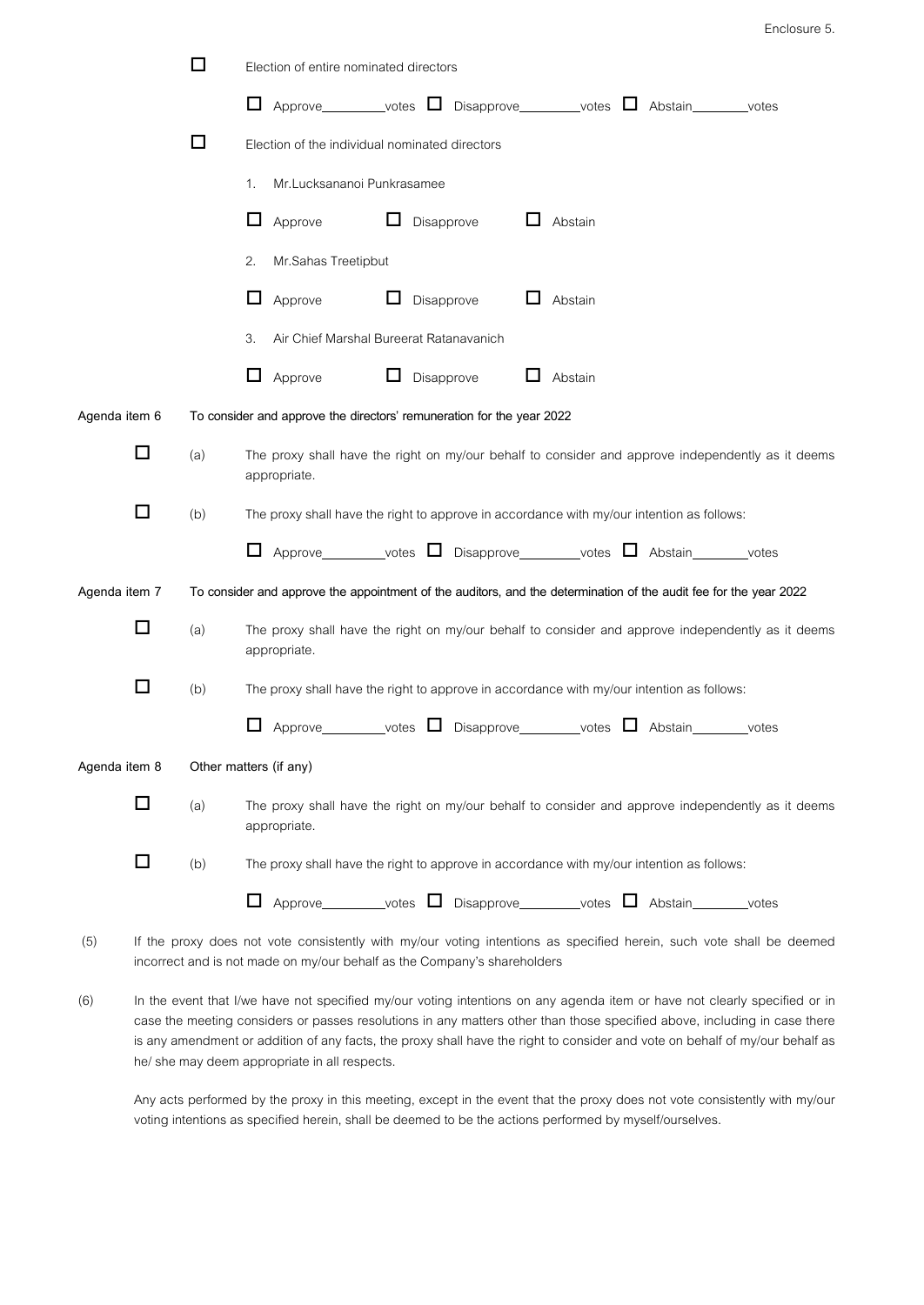|       | Grantor |
|-------|---------|
| $(")$ |         |
|       |         |
|       |         |
|       |         |
|       |         |

## **Remarks**

| 1. This Proxy form C. is only used for the Shareholder who are specified in the register as foreign investor and has appointed a |
|----------------------------------------------------------------------------------------------------------------------------------|
| Custodian in Thailand to be a share depository and keeper                                                                        |

- 2. The documents need to be attached to this Proxy form are:
	- (1) Power of attorney from the shareholder empowering the custodian to sign this Proxy form on his/her behalf
	- (2) Document confirming that the person who signed the proxy form is permitted to operate the custodian business
- 3. A Shareholder shall appoint only one proxy to attend and vote at the meeting. A shareholder may not split shares for any more than one proxy in order to split votes.
- 4. In the case that there is any other agenda item(s) to consider other than the specified agenda items mentioned above, the proxy

may use the Attachment to the Proxy Form C.